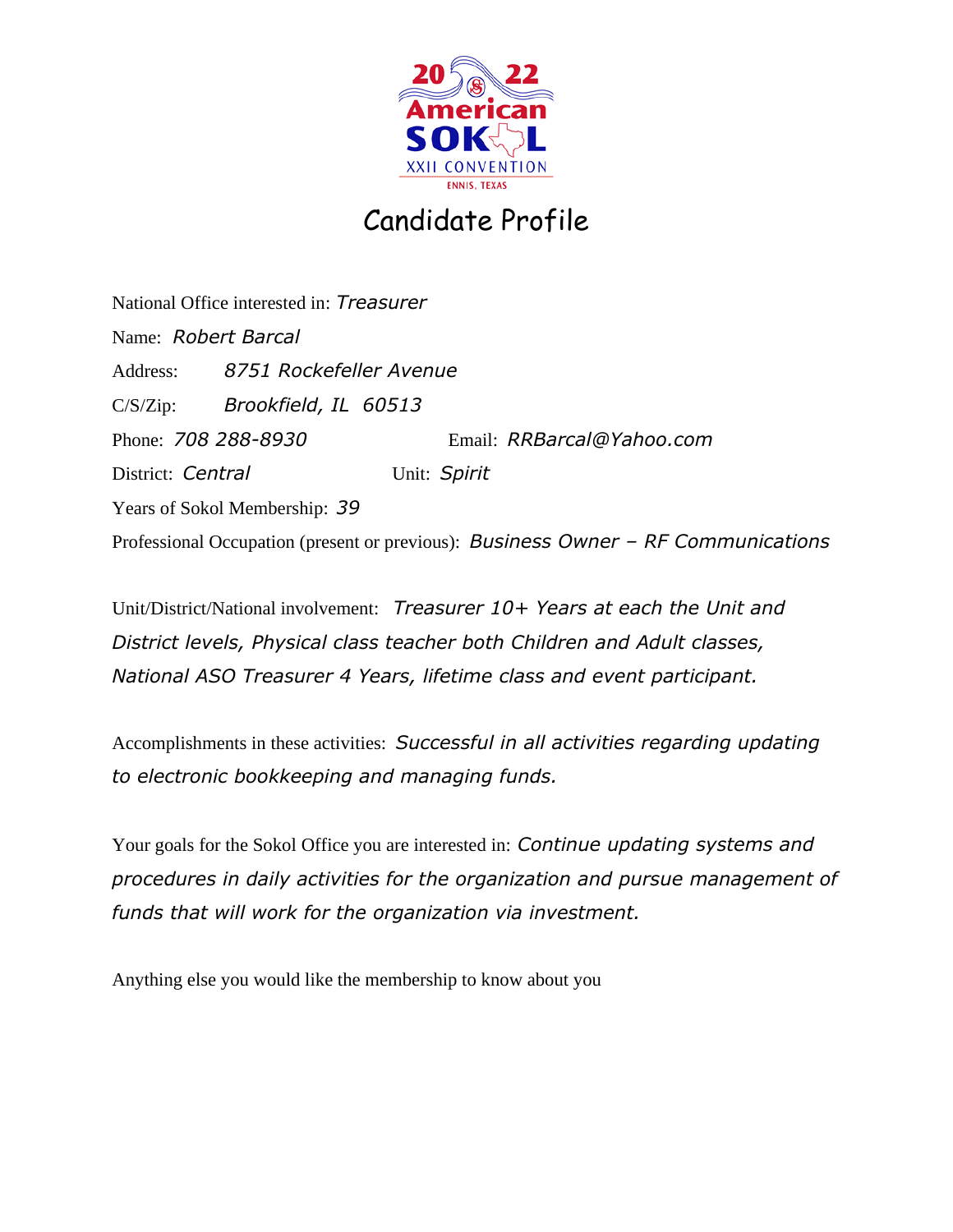

## Candidate Profile

National Office interested in: Convention Chairman Name: Robert Podhrasky Address: 5322 Vickery Blvd C/S/Zip: Dallas, Texas 75206 Phone: 214.208.4674 Email: [pod@att.net](mailto:pod@att.net) District: Southern Unit: Sokol Zizka Dallas Years of Sokol Membership 55

Professional Occupation (present or previous) Electrical Engineer/Director of Research and Development/Chief Operating Officer Garrett, Electronics Inc.

Unit/District Involvement: Currently I serve as Unit President, District President, and American Sokol First Vice President. I am active with the American Sokol Board of Governors, Database Committee, and Membership Committee. Previously I have served as American Sokol First Vice President, Second Vice President and Bylaws Chairman.

Accomplishments in these activities: I believe that I have used my knowledge of Sokol along with my business skills to provide leadership and objective guidance in furthering this organization. I have a commitment to place the needs of the American Sokol first and to work with all involved to achieve its goals.

Future Goals: I would like to continue to use my knowledge of Sokol along with personal skills to further the athletic, educational, cultural and social interests of Sokol.

Additional Information: My background includes involvement in Sokol since birth, veteran of three district and one national Kurz, involvement with the National Executive Board for 30 years, frequent travels to the Czech Republic with conversational knowledge of the language. I have served as Convention Co-Chairman at the previous two conventions. I have an appreciation for all things Sokol and would like to continue my contributions. I believe my past experience prepares me for this position.

Accomplishments in these activities: My activities as a leader and as an individual contributor for the past 30 years have been beneficial in many ways to the local, district and national boards.

\_\_\_\_\_\_\_\_\_\_\_\_\_\_\_\_\_\_\_\_\_\_\_\_\_\_\_\_\_\_\_\_\_\_\_\_\_\_\_\_\_\_\_\_\_\_\_\_\_\_\_\_\_\_\_\_\_\_\_\_\_\_\_\_\_\_\_\_\_\_\_\_\_\_\_\_\_ Your goals for the Sokol Office you are interested in: To help facilitate a convention that is inclusive and forward-looking to help our organization to thrive in the future.

Anything else you would like the membership to know about you: I recommend electing two members to serve as co-chairmen. This allows time to address delegate needs while managing the convention floor.

\_\_\_\_\_\_\_\_\_\_\_\_\_\_\_\_\_\_\_\_\_\_\_\_\_\_\_\_\_\_\_\_\_\_\_\_\_\_\_\_\_\_\_\_\_\_\_\_\_\_\_\_\_\_\_\_\_\_\_\_\_\_\_\_\_\_\_\_\_\_\_\_\_\_\_\_\_\_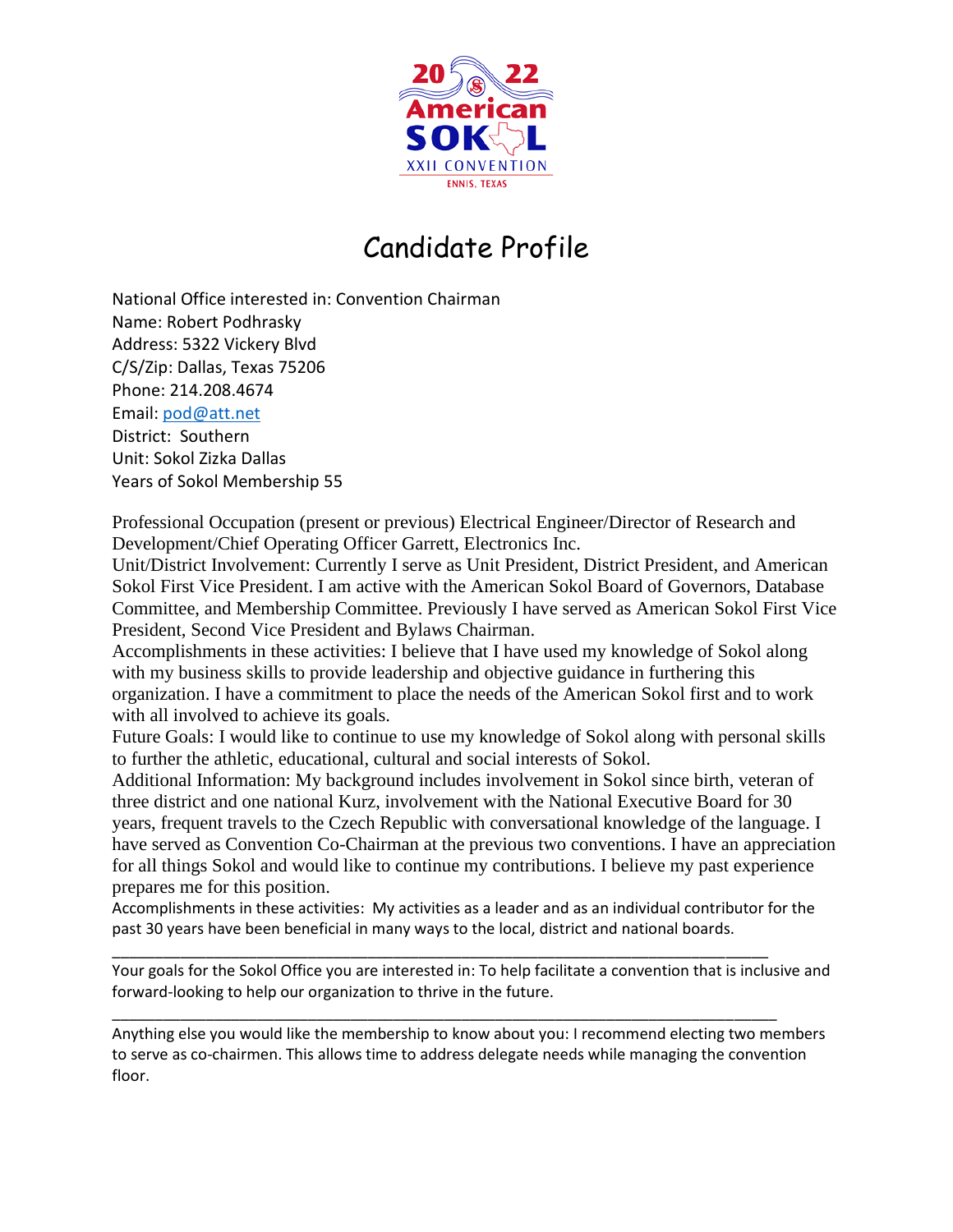

| National Office interested in Member at Large __________________________________ |  |
|----------------------------------------------------------------------------------|--|
|                                                                                  |  |
|                                                                                  |  |
| C/S/Zip St. Paul, Minnesota 55116                                                |  |
|                                                                                  |  |
|                                                                                  |  |
| Years of Sokol Membership 45                                                     |  |
|                                                                                  |  |

Professional Occupation (present or previous) Landscaping, DNR Forestry and retail sales

Unit/District/National involvement Member of Tot's class, Sokol camper and junior councilor, Women's Director, Class helper, putter, upper and taker downer. Wall and ceiling painter. Floor buffer and refinisher. Jackhammered floors and helped rebuild bathrooms. Only Sokol Mn member to to participate in Slets in Ft. Worth, Chcago, Omaha, Montreal, Toronto (x2) Vienna (x2), Indianapolis, Prague, the first Slovak Sokol Slet in Kosice, Sokol Slavsky and Sokol West Suburban Exhibitions and with others in Chicago, Paris, Prague (x3), Valpariso, Cleveland, Detroit and Buffalo. Designed and built Cultural booth for festival of Nations for many years, helped cook and bake, haul, set up and take down, worked in bazaar, food cultural booths and danced. Wrote a children's cal for the performance. Volunteer hall manager and cleaner for a couple of years and donated the money to buy a new refrigerator. Lectured at 2 SVU Congresses-Omaha and Washington D.C. Guest speaker at 2 Phillips, Wisconsin and emcee once. Attended ASO 125 and 150 Anniversaries, Sokol New York 125, Sokol West Suburban 25. Instructor's Kurz at Dinkey Creek, Ca and the Grand Opening of Sokol Karel Havlicek Borovsky. Worked all events at the Hall Unit offices-Vice President, Women's Director, Sargent at Arms, Educational Director, Member at Large and Board of Trustees (including Chair). District- Sargent at Arms, Historian and Educational Director. National- Membership and Education Chair (5 years each). Compiled a comprehensive list of Sokol units and buildings and collected pictures of Halls in US, Czech and Slovak. Shoveled snow off the roof and mucked out the basement more than once. Transported gym mats from Sokol Slavsky (x2) and Sokol Omaha. Planted trees in the parking lot and helped seal it. Sewed squares for the Centennial quilt, served as delegate to district and national meetings. Advsior to Venture Scout Crew. Served on committee and prepared Hall of the visit of the Czech Prime Minister and